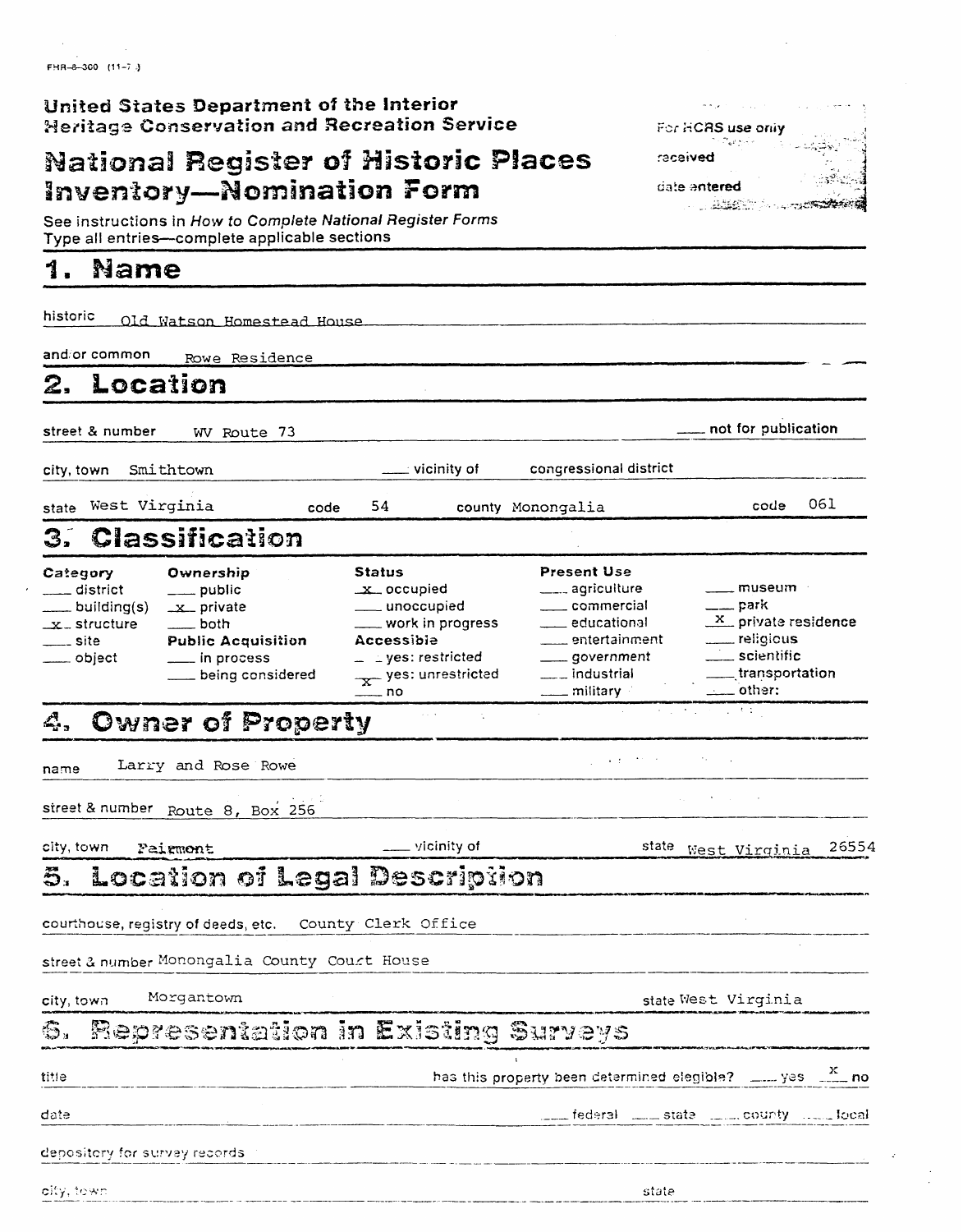| 7.<br><b>Description</b>                                   |                                             |                                                       |                                                      |      |  |
|------------------------------------------------------------|---------------------------------------------|-------------------------------------------------------|------------------------------------------------------|------|--|
| Condition<br>$-x$ excellent<br>____ good<br><u>__</u> fair | deteriorated<br>$-$ ruins<br>____ unexposed | <b>Check one</b><br>unaltered<br>$\mathbf{X}$ altered | Check one<br>$\mathbf{x}$ original site<br>___ moved | date |  |

## **Describe the prasent and original (if known) physical appearance**

The Old Watson Homestead House is undoubtedly one of the finest and oldest homes in the county. It is a unique mixture of the Federal style with the embellishments of the Italianate motif. These varying styles mark the two periods of the home's construction. This two-story stretcher bond brick home is based on an L-shaped floor plan. The home's main segment, running east-west, is **the** original structure, constructed circa 1803 by Issac Riggs and resting on an ashlar rough-faced<br>stone foundation. The rear section, running north-south, consists of two additions, stone foundation. The rear section, running north-south, consists of two additions,<br>one completed circa 1843 and another around the late 1850s by the Watsons and resting on a stretcher bond brick foundation. The front section has a hipped asphalt shingle roof, while the rear section has a gable asphalt shingle roof. The hipped-roof portion is topped by a lantern, part of the 1850s addition, and it appears that portion is topped by a lantern, part of the 1850s addition, and it appears that this roof was remodelled to accommodate the 1850s porch and lantern.

The main (north) facade faces on the remnant of the Old Morgantown-Fairmont Road and present-day **WV** Route 73 and shows the Federal influence of the original building. It consists of the original structure's five bays, with the Italianate<br>embellishments. The first floor has four double-hung 2/2 windows with plain-brick surrounds, smooth stone sills and black wood shutters, Second-floor 2/2 windows are being replaced by more appropriate (to the Federal period) *616* windows. The main door, in typical Federal style, is in the center bay of the first floor **and**  is recessed with panels surrounding the entire opening. Set in an arched round opening, the door is accented by a fanlight, while the door itself is a multi-panelled hardwood door, with its original lock hardware intact. **The** roof trim is part of the late 185% addition; **this** decorative frieze with paired S-shaped brackets **and**  corresponding dentils forms **part** of the cornice on all sides of the house and helps unify the house. Atop the hipped roof rests a lantern. Each of its sides consists of a fixed 2/2 sash, set in decorative window mouldings. The lantern itself is constructed of wooden shiplap siding and is decorated with S-shaped brackets and 6entils similar to the roof trim. The lantern's roof is flat, topped by an iron weathervane.

The west facade faces White Day Creek, which passes through the Rowe's property. This portion of the home is divisible into three parts: the original structure, the 1843 addition, and the late 1850s extension. The north end of the facade **(the**  original structure) has no openings, nor does the north end of the east facade; **only**  the embellishments are notable. One of two flushed gable chimneys is visible, The 1843 addition is composed of two bays: the first floor has a side door with plain moulding **and** a recessed transom, while the adjacent window on; the first floor is identical to those on the second floor (double-hung  $2/2$  sashes with stone sills, brick surrounds and wooden shutters). The 1850s addition begins at the center chimney and consists of four bays. The first story is notable for the bay window composed of a main  $2/2$  double-hung window flanked by two double-hung  $1/1$  windows. The bay windows roof is hipped with a decorative wood frieze with brackets below. The remainder of the first story consists of two 2/2 double-hung windows flanking a recessed door with transom; the door **itself** is composed of eight lights- The second story is made-up of four 2/2 double-hung windows,

The south facade of the original house is mostly hidden by the addition of the 1840s. The southeast portion, adjacent to the secondary road, is the only visible portion. A two-story verandah, added in the 1850s, dominates the rear facade, extending over four 2/2 double-hung windows. The balustrade and balusters originally extended along this south **wall** and continued along the east wall. Only the south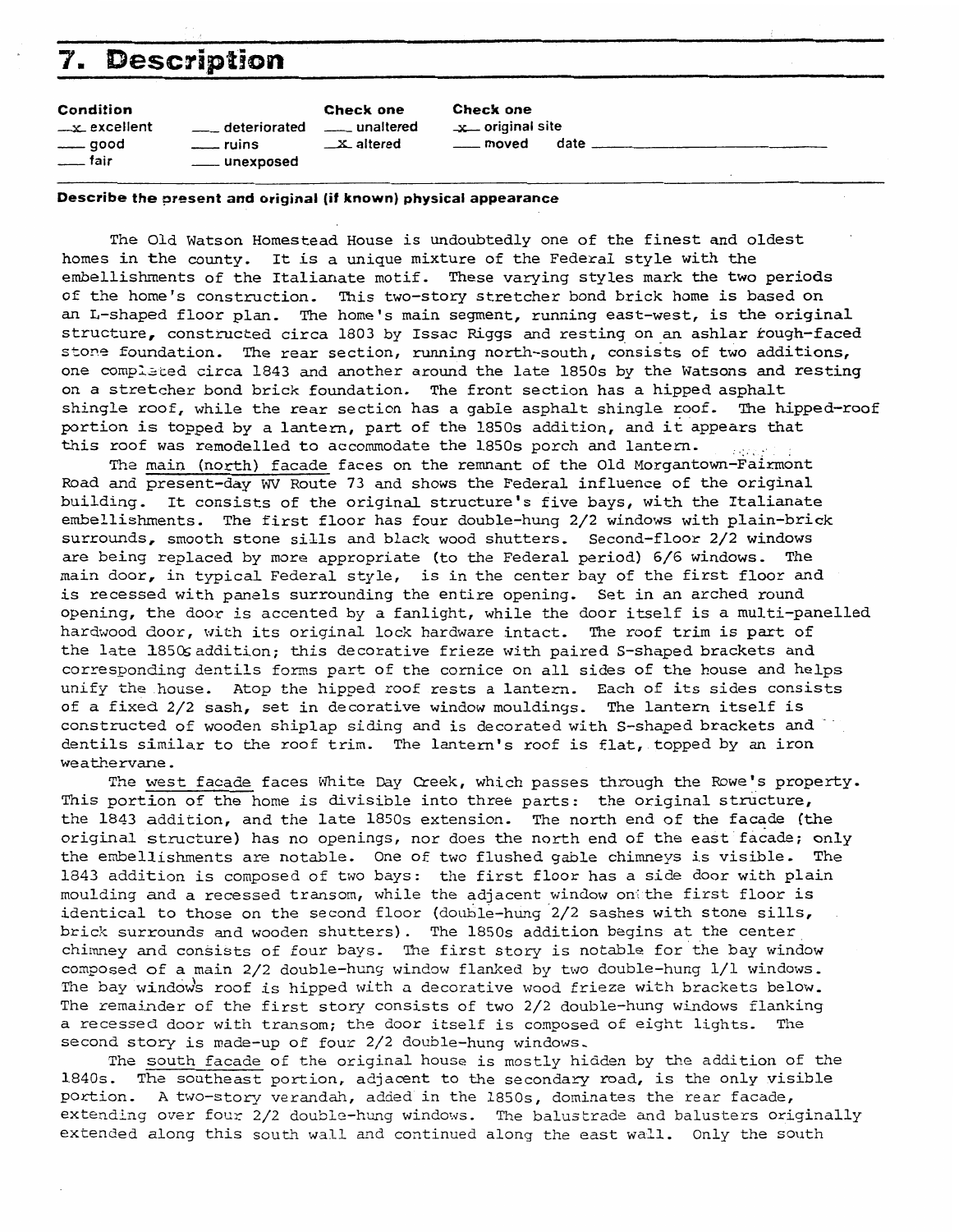**United States Department of the interior**  National Park **Service** 

## **Mationall Register of Historic Piaces Inventory-Nomination Form**



**OM8 No. 1024-0018 ~xp. 30-31484** 

| Continuation sheet | Item number | -aae |  |
|--------------------|-------------|------|--|
|                    |             |      |  |

section is intact now because the east part has been enclosed, but that **was** done in such a way that the porch framework is still in place and the balustrade and balusters are in storage on the property. The first floor of the verandah consists of four, slightly fluted wood posts supporting the upper porch. The posts on the second floor of the verandah are somewhat different, with three of the four decorative capitals topped by S-shaped brackets. The fourth post is slightly fluted on its sides, but is otherwise non-descript.

The east facade fronts the secondary road running between the Old Watson Homestead House and the log cabin on the adjacent lot. This side is almost identical to the west facade, since the additions are one-room deep from east to west. The only major post-19th century alteration was made on this side when the verandah running the length of this facade was enclosed (see above). Formerly the bedrooms opened onto the open porch; in 1972 the weatherboard siding was added, along with two 4/4 double-hung windows, positioned side by side. In addition, a 12-light door was added on the north end, opening on to the yerandah. A wooden balustrade, identical to that of the remaining verandah surrounds the two win5ows. **The** first floor consists of the remaining posts, similar to those on the existing verandah, three recessed doors with transoms, and a double-hung 2/2 window, situated between the two doors.

The only existing outbuilding is the carriage house located to the back of the house. This original structure is constructed of weather board siding and is notable for the over hanging loft area.

**Tho** log cabin seen in the comer of the photograph of the east facade was moved on to the property in the 1980s and is therefore not included in the nomination.

Tne Old Watson Homestead House's interior is well preserved, reflecting past owners' efforts to respect its originality. The woodwork and interior masonry are intact, and the few alterations are sympathetic with the original interior. The four rooms of Riggs' structure still have oak flooring, with poplar mantles and cupboards. Bullseye woodwork on the door and window frames were probably added later, while the Lyttletons installed hardwood panelling in the card room, the first floor northeast room of the original section. The woodwork around the main door is original, as is the curved staircase leading to the second story in the original section. The Riggs' structure's second-story bedrooms are identical to the sitting and card rooms on the first floor of this center hall house plan.

The dining room, on the first floor, has cupboards and a fireplace, with carved wood details on the mantle and door frames. The floor boards in the dining room run north-south, as opposed to east-west in the original structure. The three bedrooms of the north-south section open onto the enclosed porch; the (now) inside wall of the porch still has the exterior windows and shutter in place. A back staircase, leading into the kitchem, was added after the porch was enclosed.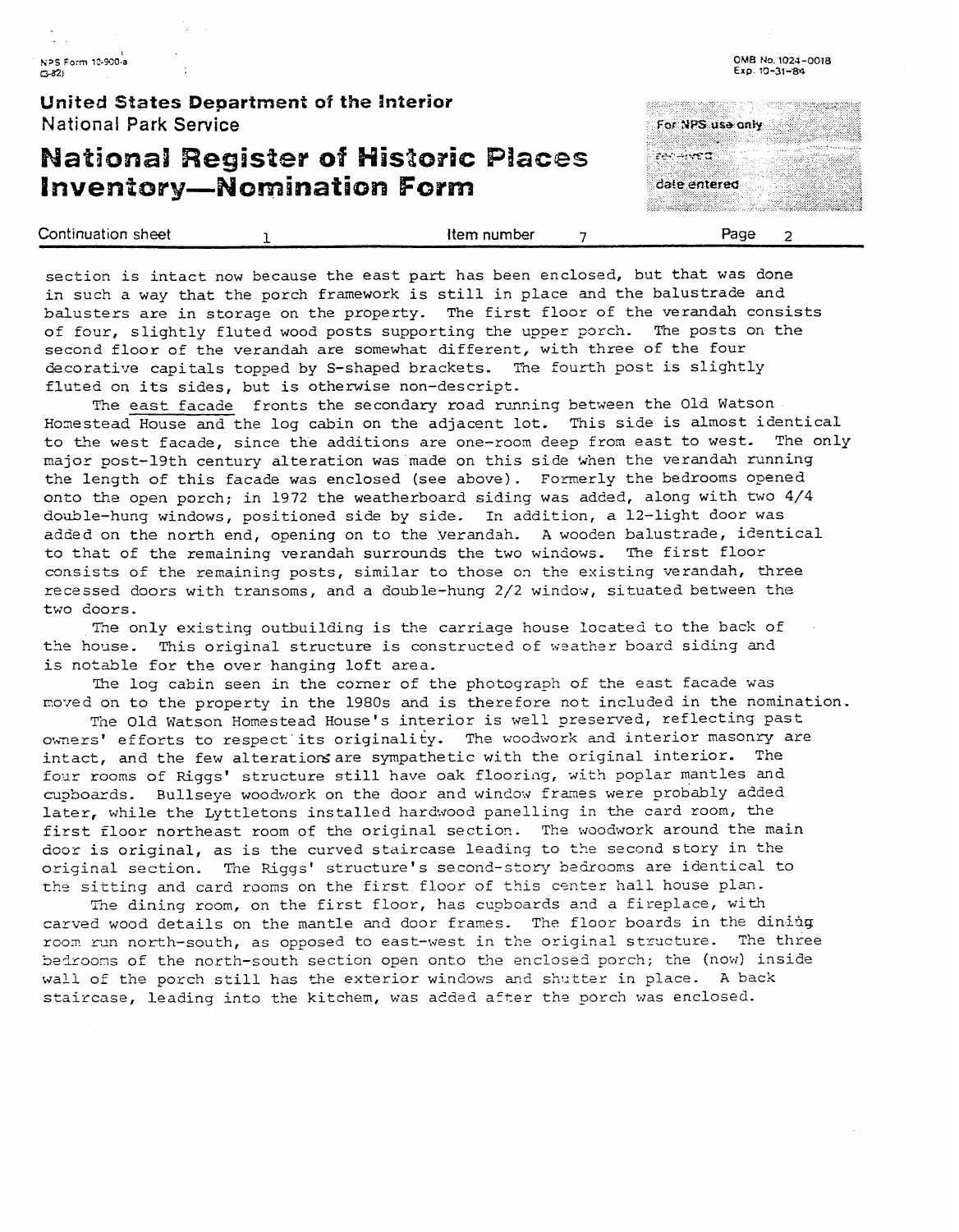| 8.                                                                                                                               | <b>Significance</b>                                                                                                                                                                                                      |                                                                                                                                                                                                                    |                                                                                                                                                                   |                                                                                                                                                      |
|----------------------------------------------------------------------------------------------------------------------------------|--------------------------------------------------------------------------------------------------------------------------------------------------------------------------------------------------------------------------|--------------------------------------------------------------------------------------------------------------------------------------------------------------------------------------------------------------------|-------------------------------------------------------------------------------------------------------------------------------------------------------------------|------------------------------------------------------------------------------------------------------------------------------------------------------|
| Period<br>___ prehistoric<br>$-$ -1400-1499<br>$-1500 - 1599$<br>$-1600 - 1699$<br>$- 1700 - 1799$<br>$-x$ 1800-1899<br>$-1900-$ | Areas of Significance-Check and justify below<br>archeology-prehistoric __ community planning<br>archeology-historic<br>__ agriculture<br>$x$ architecture<br>$\overline{\phantom{a}}$ art<br>commerce<br>communications | conservation<br>$\equiv$ economics<br>education<br>__ engineering<br>$\underline{\phantom{a}}^{\mathbf{X}}$ exploration/settlement $\underline{\phantom{a}}$ philosophy<br>___ industry<br>$\frac{1}{2}$ invention | landscape architecture __ religion<br><u>sawa</u><br>__ literature<br>$\equiv$ military<br><u>___</u> music<br>___ politics/government<br>stage of the process of | ____ science<br>____ sculpture<br>$\sim$ social/<br>humanitarian<br>$\overline{\phantom{a}}$ theater<br>____ transportation<br>_____ other (specify) |

**Specific dates** 1803 **Builder/Architect** ~~sa~ **=qqs** -.

## **Statement of Significance (in one paragraph)**

The Old Watson Homestead House is significant as one of Monongalia County's oldest and finest homes, with the original house dating from 1803 and the Italianate remodelling (one of the best in the county) dating from the 1850s. It is also significant as the home of the Watson family, large landowners and ancestors of the Watson coal family of Marion County. The house represents the early **1800s** when families from the East came westward into the Monongahela and Ohio River Valleys, acquiring large tracts of land from original land grant holders for farming and further speculation and expressed their wealth in land, houses and (sometimes) slaves. Henry Green Watson acquired this structure as the homestead for his 900-acre plantation, which included a minimum of 14-15 slaves housed in three slave quarters<br>on the property (see Watson's will for division of the property).<br>Henry Green Watson emigrated from Charles County, Maryland to Monongalia

Henry Green Watson emigrated from Charles County, Maryland to Monongalia County<br>in the early 1800s, first settling near the Cheat River. This "fine specimen of the Old Virginia gentlemen" (Core II: 338-339) created a plantation by first acquiring, on February 27, 1805, 550 acres of the 1000-acre tract granted to Robert Ferrel in 1786 by the Commonwealth of Virginia. This included a two-story, four room brick, Federal style home. **This** structure was constructed by Issac **Riggs,**  a local stagecoach operator, circa 1803 on land owned by Ferrel. After a stint as sergeant in the War of 1812, Watson purchased the remainder of his 900-acre farm upon Ferrel's death in 1815 when he acquired 380 more acres of Ferrel's **land** for delinquent taxes. This was the beginning of the Watson family ownership, which dasted 132 years,

After Henry Green Watson's death in 1837 several additions were made to kigg's original structure. The first addition was done ca. 1843; the **land** book notes a jump in the building's value from \$300 in 1828 to \$450 in 1843. The final addition, including the Italianate embellishment,was done between 1856-1859, when the building's value rose to \$1,000.

These changes occurred during a period of growth for Smithtown, a development on Richard Smith's lands adjacent to the Watsons' land. The space the additions created and the status of the Watson family undoubtedly made the home a place for social gatherings. Stagecoaches carrying prominent individuals along "The Old State Road" linking Winchester and Clarksburg, Virginia, via Morgantown and Smithtown, would have rested at this, one of the county's finer homes.

After Henry G; Watson's death in 1837, the estate was divided among his heirs. Thomas F. Watson, executor of the estate, becane its principal owner; however, a portion of the land and slaves were divided among all the sons and daughters. In the years following Henry Watson's death, much of the land **was** sold off, yet **the**  house remained a Watson possession until 1937.

On March 27, 1937 Dora S. Watson, Leigh F. Watson (husband), and Rose Watson conveyed the Old Watson Homestead House and the property it occupies to R.R. Bunner, A.A. Bunner, and Cayon Bunner. The Bunners would own the home for twenty-one years, before selling it to Huston Thomas Lyttleton and his wife Rebecca Fields on March 15, 1958; the Bunners retained much of the Watsons' original tract of land. The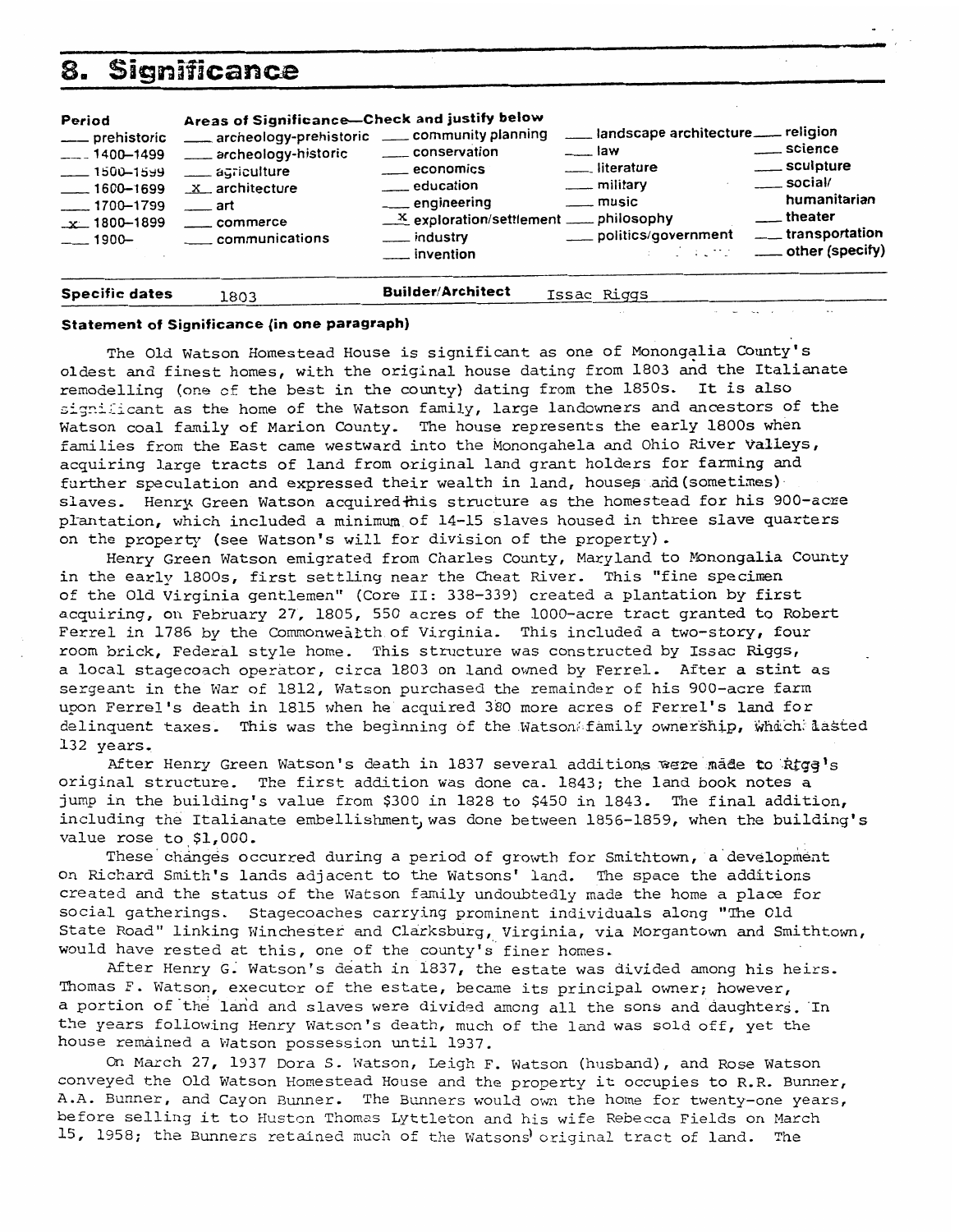**OM6 N0.1024-0018 Exp. 10-31-84** 

| United States Department of the Interior<br><b>National Park Service</b>        | For NPS use only         |
|---------------------------------------------------------------------------------|--------------------------|
| <b>National Register of Historic Places</b><br><b>Inventory-Nomination Form</b> | received<br>date entered |

| Continuation sheet | Item number | Page |
|--------------------|-------------|------|
|                    |             | ___  |

Lyttletons sold the home on August 23, 1971 to James M. Stevenson and his wife Imolda. On July 1, 1976 the Stevensons conveyed the property to Peter and Jane Thrush, who sold it on June 7, 1978 to Larry and Pose Rowe, the present owners. All the owners of the Old Watson Homestead House resided in this, one of Monongalia County's oldest **and** most significant homes.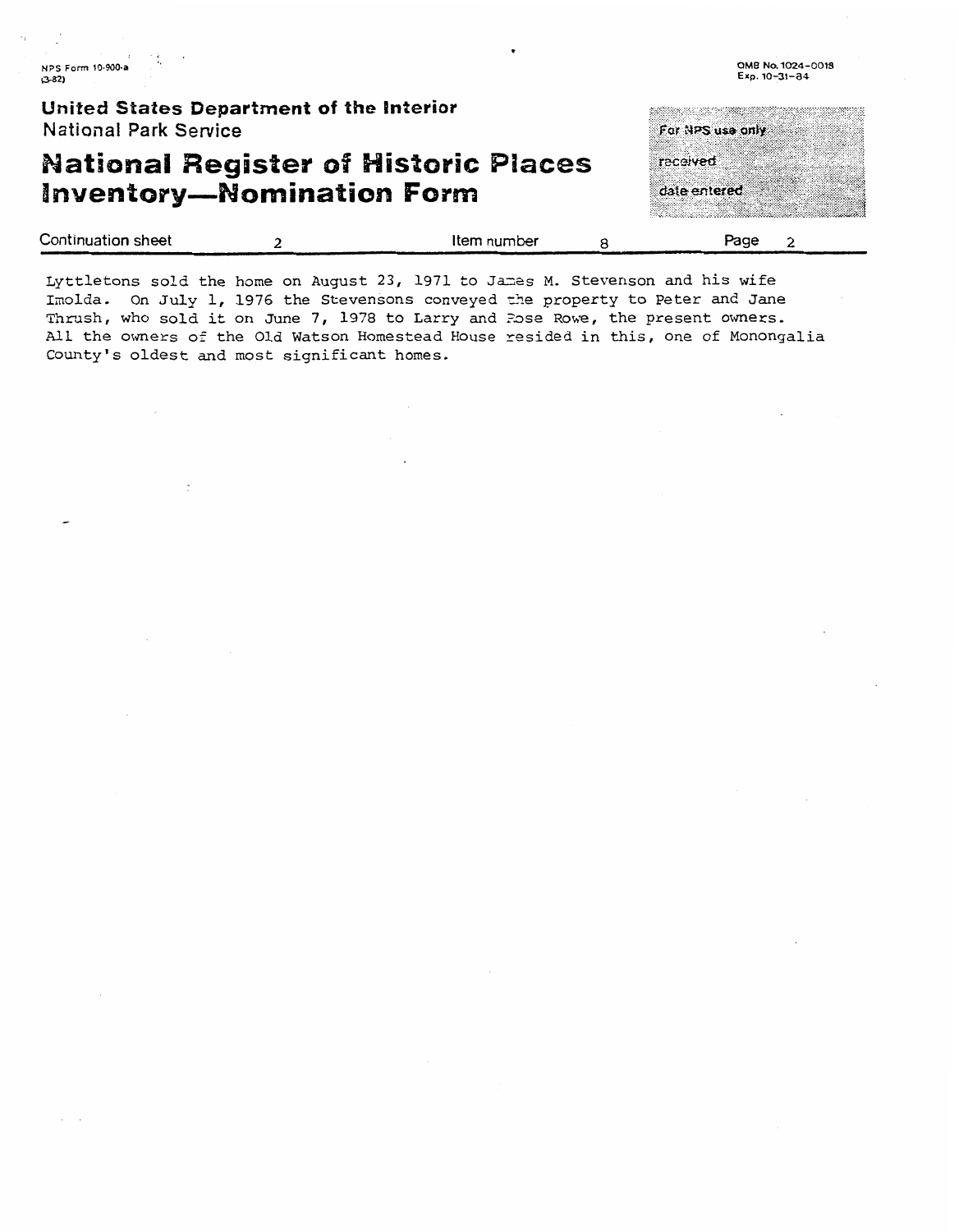# 9. Major Bibliographical References

| Core, Earl L. The Monongalia Story, vol. II.   |  |  |
|------------------------------------------------|--|--|
| Wiley, Samuel T. History of Monongalia County. |  |  |
| Monongalia County Records of Deeds and Wills   |  |  |
| Larry Rowe                                     |  |  |

# 10. Geographical Data

| Acreage of nominated property 5.80 acres                                                                                                                                                                                       |                                                                                                                          |
|--------------------------------------------------------------------------------------------------------------------------------------------------------------------------------------------------------------------------------|--------------------------------------------------------------------------------------------------------------------------|
| Quadrangle name Rivesville                                                                                                                                                                                                     | 1:24000<br>Quadrangle scale_                                                                                             |
| <b>UMT References</b>                                                                                                                                                                                                          |                                                                                                                          |
| А<br>582710<br>$4$  3  7  5  3  5  0<br>Northing<br>Zone<br>Easting                                                                                                                                                            | 8<br>Easting<br>Northing<br>Zone                                                                                         |
|                                                                                                                                                                                                                                | D                                                                                                                        |
|                                                                                                                                                                                                                                |                                                                                                                          |
|                                                                                                                                                                                                                                | н                                                                                                                        |
| Verbal boundary description and justification                                                                                                                                                                                  |                                                                                                                          |
| See Continuation sheet                                                                                                                                                                                                         |                                                                                                                          |
| List all states and counties for properties overlapping state or county boundaries                                                                                                                                             |                                                                                                                          |
| state<br>code                                                                                                                                                                                                                  | county<br>code                                                                                                           |
|                                                                                                                                                                                                                                |                                                                                                                          |
| state<br>code                                                                                                                                                                                                                  | county<br>code                                                                                                           |
| 11.<br><b>Form Prepared By</b>                                                                                                                                                                                                 |                                                                                                                          |
| Gregory S. Wright<br>name/title                                                                                                                                                                                                |                                                                                                                          |
|                                                                                                                                                                                                                                |                                                                                                                          |
| History Department, West Virginia Univ.<br>organization                                                                                                                                                                        | July 1984<br>date                                                                                                        |
| 202 Woodburn Hall<br>street & number                                                                                                                                                                                           | telephone 304-293-2421                                                                                                   |
| Morgantown<br>city or town                                                                                                                                                                                                     | West Virginia 26506<br>state                                                                                             |
| 12.                                                                                                                                                                                                                            | <b>State Mistoric Preservation Officer Certification</b>                                                                 |
|                                                                                                                                                                                                                                |                                                                                                                          |
| The evaluated significance of this property within the state is:                                                                                                                                                               |                                                                                                                          |
| national<br>state                                                                                                                                                                                                              | Tocal                                                                                                                    |
| 665), I hereby nominate this property for inclusion in the National Register and certify that it has been evaluated<br>according to the criteria and procedures set forth by the Heritage Conservation and Recreation Service. | As the designated State Historic Preservation Officer for the National Historic Preservation Act of 1966 (Public Law 89– |
| State Historic Preservation Officer signature                                                                                                                                                                                  |                                                                                                                          |
| title                                                                                                                                                                                                                          | date                                                                                                                     |
| For HCRS use only<br>I hereby certify that this property is included in the National Register                                                                                                                                  |                                                                                                                          |
|                                                                                                                                                                                                                                | aste                                                                                                                     |
| Keeper of the National Register                                                                                                                                                                                                |                                                                                                                          |
| Attest:                                                                                                                                                                                                                        | dale.                                                                                                                    |
| Chief of Registration                                                                                                                                                                                                          |                                                                                                                          |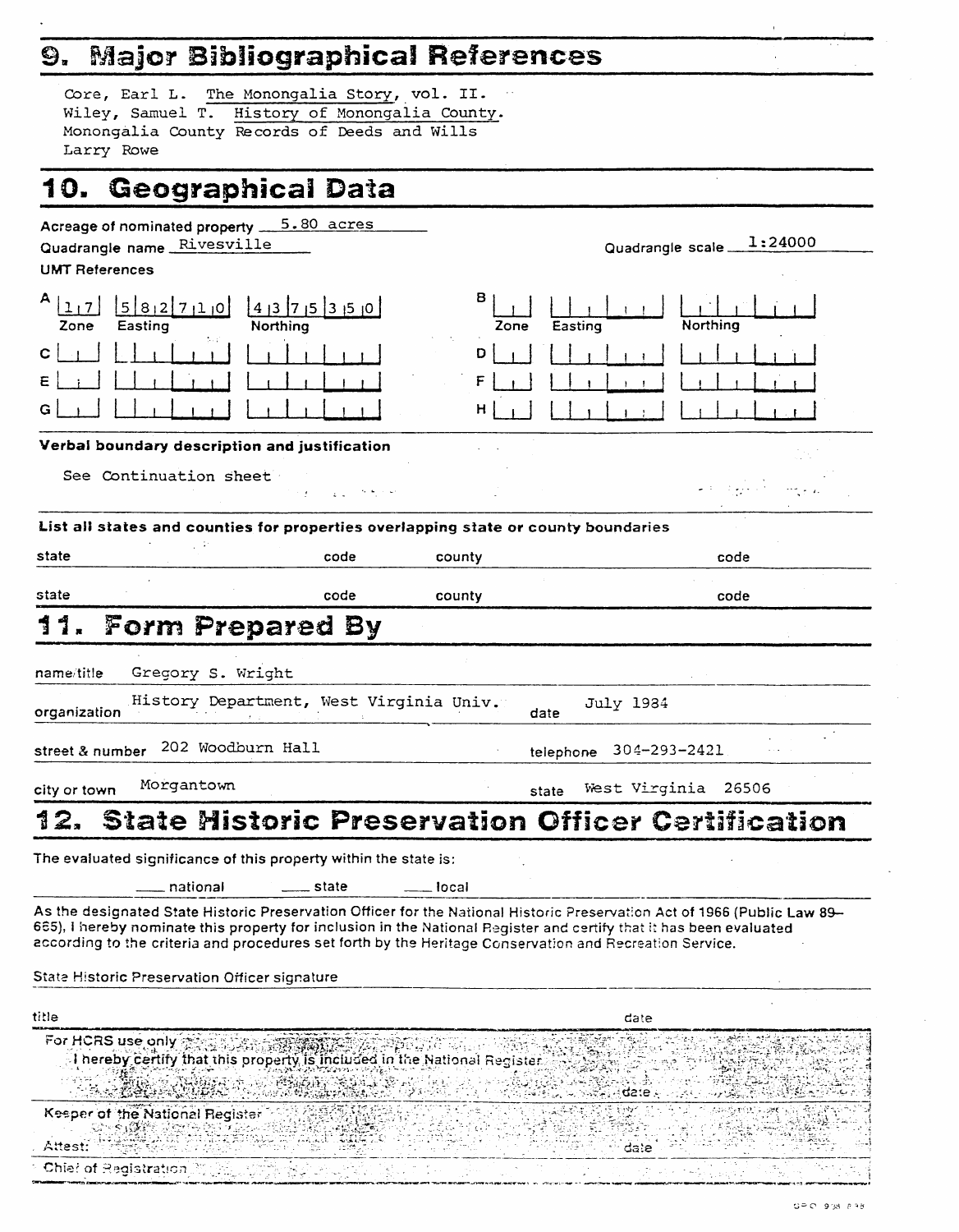**OMB** No. **1W4-00%9 Exp. 10-31-8~2** 

**United States Department of the Interior National Park Service** 

## **Mational Register of Historic Places Inventory-Momination Form**

Continuation **sheet 3 Item** number 9 **Page** 1

For NPS use only

received

date entered

Beginning at a hub in the right-of-way line of the Old West Virginia Route No. 73, being the Old Morgantown to Fairmont Road and running thence approximately<br>in the middle of a secondary road S. 9 (5 W 97.23 feet to a point; thence S. in the middle of a secondary road S. 9<sup>0</sup> 05 W 97.23 feet to a point; thence S.<br>12 02' W 153.36 feet to a point; thence S. 1 51' E. 77.85 feet to a point; thence  $12$   $\,$   $03$ ' W 153.36 feet to a point; thence S. 1  $\,$  51' E. 77.85 feet to a point;<br>3. 21  $\,$  44 E. 59.95 feet to a point; thence S. 30  $\,$  50' E 300 feet to a point; thence S. 22 55' 95.95 feet to a point; thence S. 30 50' E 300 feet to a point;<br>thence S. 22 55' E 76.15 feet to a point, thence S. 13 11' E. <sub>-</sub>108.65 feet to an iron pin in said secondary road; thence leaving said road, S. 82 $^{\circ}$  37 112' W passing a ten-inch white oak on creek bank a distance of 137 feet to a point in White Day Creek; thence approximately with the center of said creek, N. 78 14<sup>'</sup> W. 266 feet to a point; thence N. 85 60' W 108.50 feet to a point; thence N. 21 30' W 87  $\frac{1}{2}$  feet to a point; thence N. 7<sup>o</sup> 40'<sub>c</sub>E. 77 feet to a point; thence N. 15<sup>o</sup> 42' E. 310 feet to a point; thence N. 13 55' E. 340.41 feet to a point approximately in the center of said creek and running with said right-of-way line, S. 83 43' E. 176 feet to the beginning and containing 5.80 acres, more or less (Deed Book 837, page 617) .'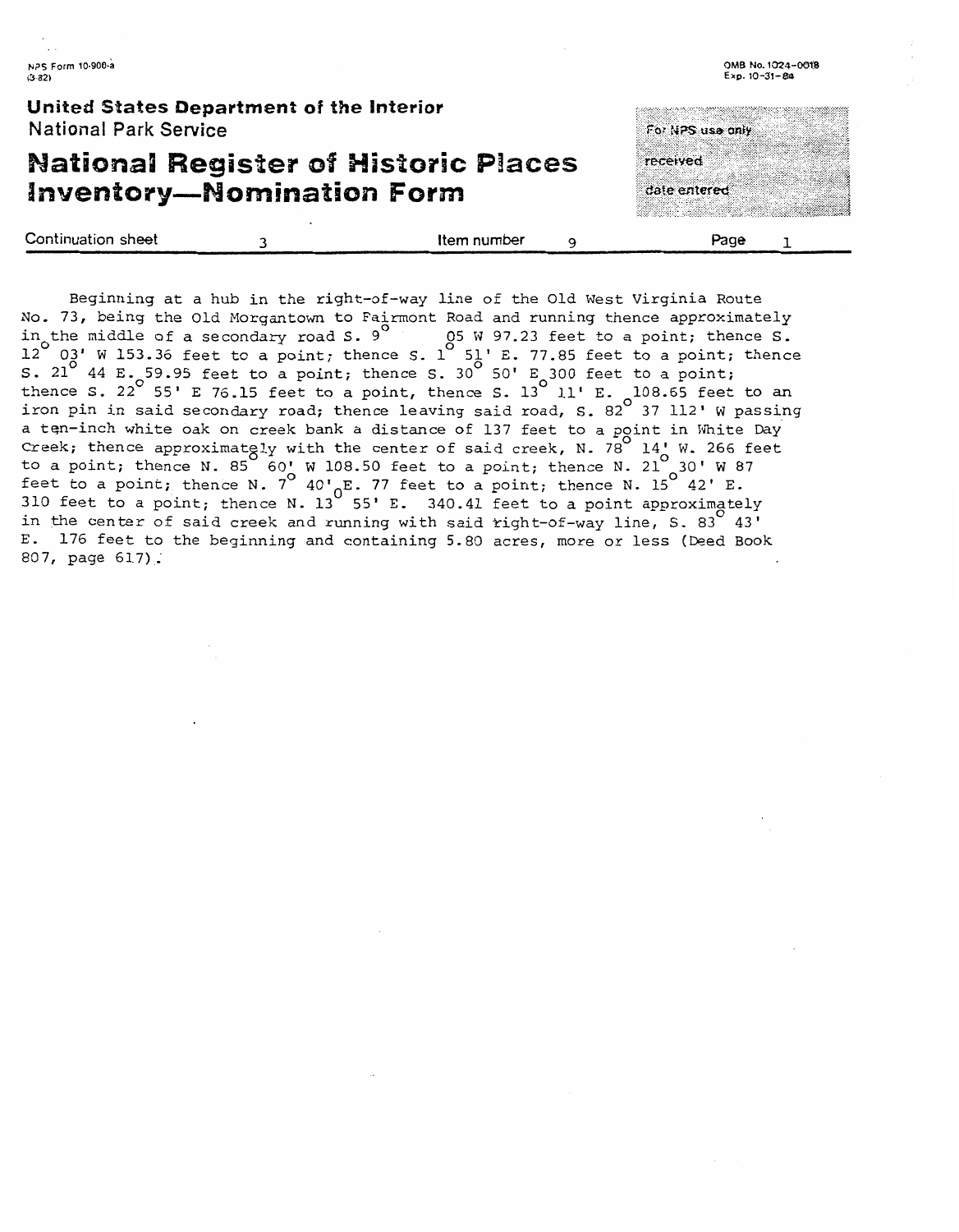United States Department of the Interior National Park Service

# National Register of Historic Places Inventory—Nomination Form



The Old Watson. Continuation sheet Homestead House

**Item** number



NOTE: Not To Scale



SECOND FLOOR

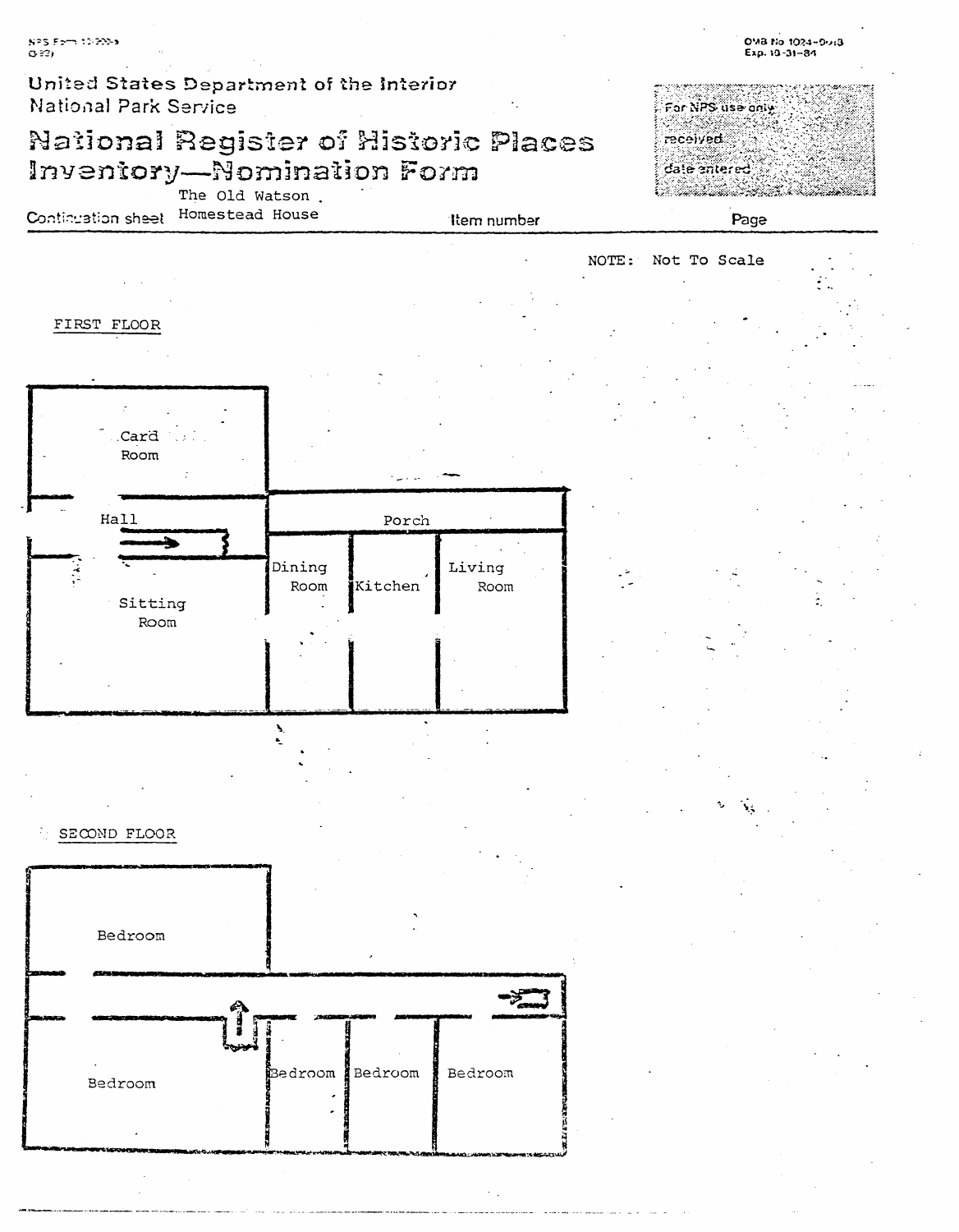